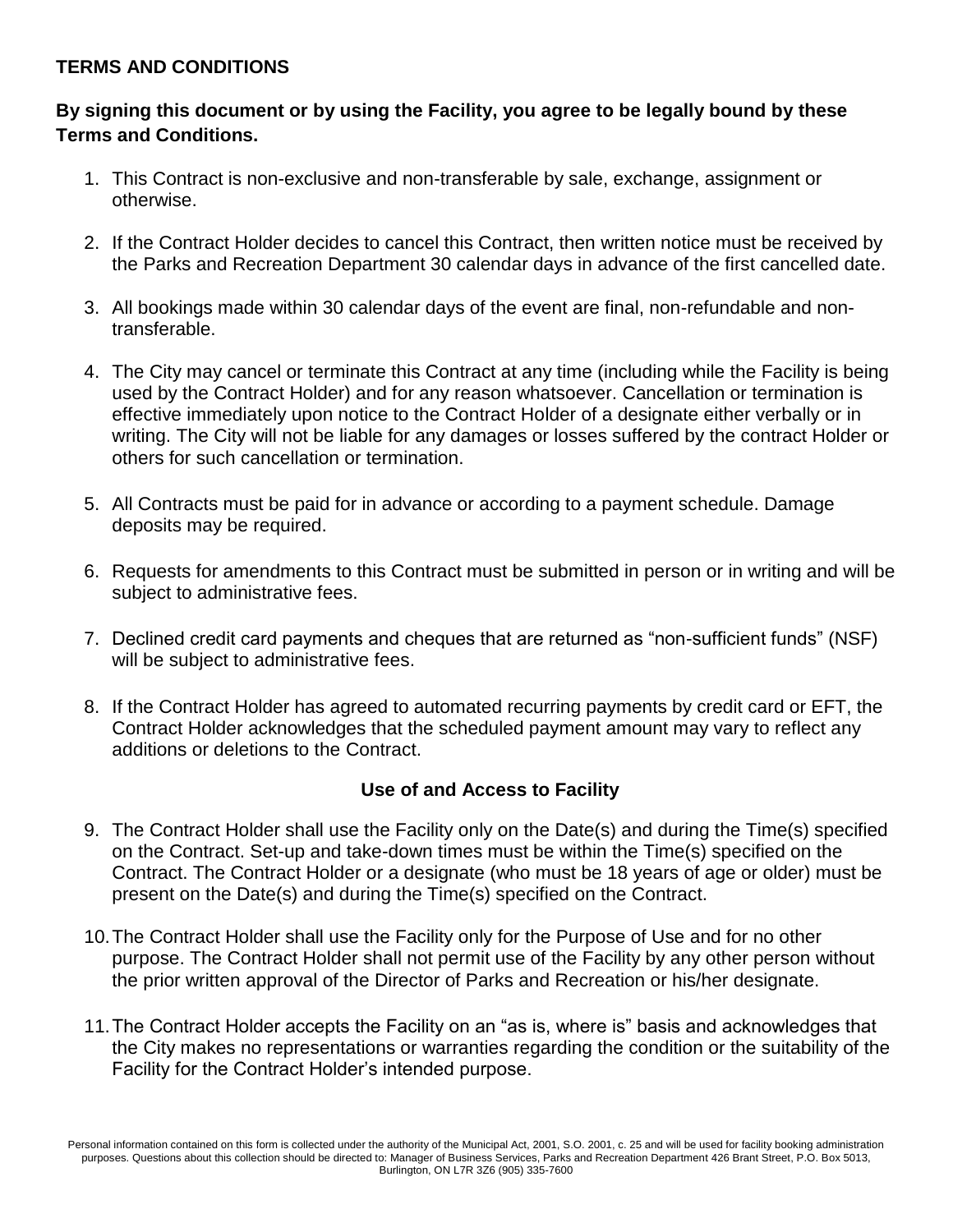- 12.The Contract Holder shall comply with the City's Zero Tolerance Policy. The City will take appropriate action as necessary in accordance with the Zero Tolerance Policy. The City may eject any objectionable person from the Facility, and in the event of the exercise of this right by the City acting through any of the City's agents or by police, the Contract Holder waives any right to and all claims for damages
- 13.The Contract Holder shall not cause or allow any person to bring into any part of the Facility any visual or audio materials in or on any media that are of questionable taste in content or in method of presentation or that are or would be obscene, indecent, libelous or unlawful.
- 14.The Contract Holder shall comply with the City's Municipal Alcohol Policy for City facilities (including parks and parking lots). The City may eject from the Facility any person who has in his/her possession an alcoholic beverage without proper licensing or any person who appears to be impaired, and in the event of the exercise of this right by the City acting through any of the City's agents or by police, the Contract Holder waives any right to and all claims for damages.
- 15.The Contract Holder shall comply with By-Law No. 52-2015 (being a by-law regulating the licensing and keeping of dogs): "No person shall bring an animal into municipal buildings where signs are erected prohibiting animals, provided that this prohibition shall not apply to persons reliant upon an aid dog, or to persons having obtained an exemption Permit or other written authorization from the Director".
- 16.The Contract Holder shall: (a) comply with By-Law No. 31-2002 (being a by-law respecting smoking in public places) and By-Law No. 92-2013 (being a by-law prohibiting smoking of tobacco in city parks and recreation properties) as amended, by ensuring that the Facility is maintained as a non-smoking facility, unless otherwise posted; (b) keep the Facility in a neat, tidy, and clean manner and shall pick up litter, garbage or otherwise; (c) comply with the City's Zero Waste Policy by minimizing waste; and (d) comply with the City's policy regarding bottled water restrictions in City facilities.
- 17.The Contract Holder shall not sell, distribute or promote any products or services, shall not play live or recorded music, and shall not have gaming in, from or out of the Facility; all without the prior written approval of the Director of Parks & Recreation or his/her designate and without proper licensing.
- 18.The Contract Holder shall not sell or distribute food for public consumption in, from or out of the Facility without confirmation of notification to the Region of Halton (Health Department).
- 19.The Contract Holder shall comply with By-Law No. 35-1976 (being a by-law to regulate the public parks in the City of Burlington) as amended. Open fires for any purpose, including the use of lanterns (stationary or set in flight), are prohibited in City facilities (including parks). Only camping stoves or barbecues may be used at picnic sites or other locations as approved by the City.
- 20.The Contract Holder shall not use pyrotechnics in City facilities (including parks) without the prior written approval of the Director of Parks and Recreation or his/her designate.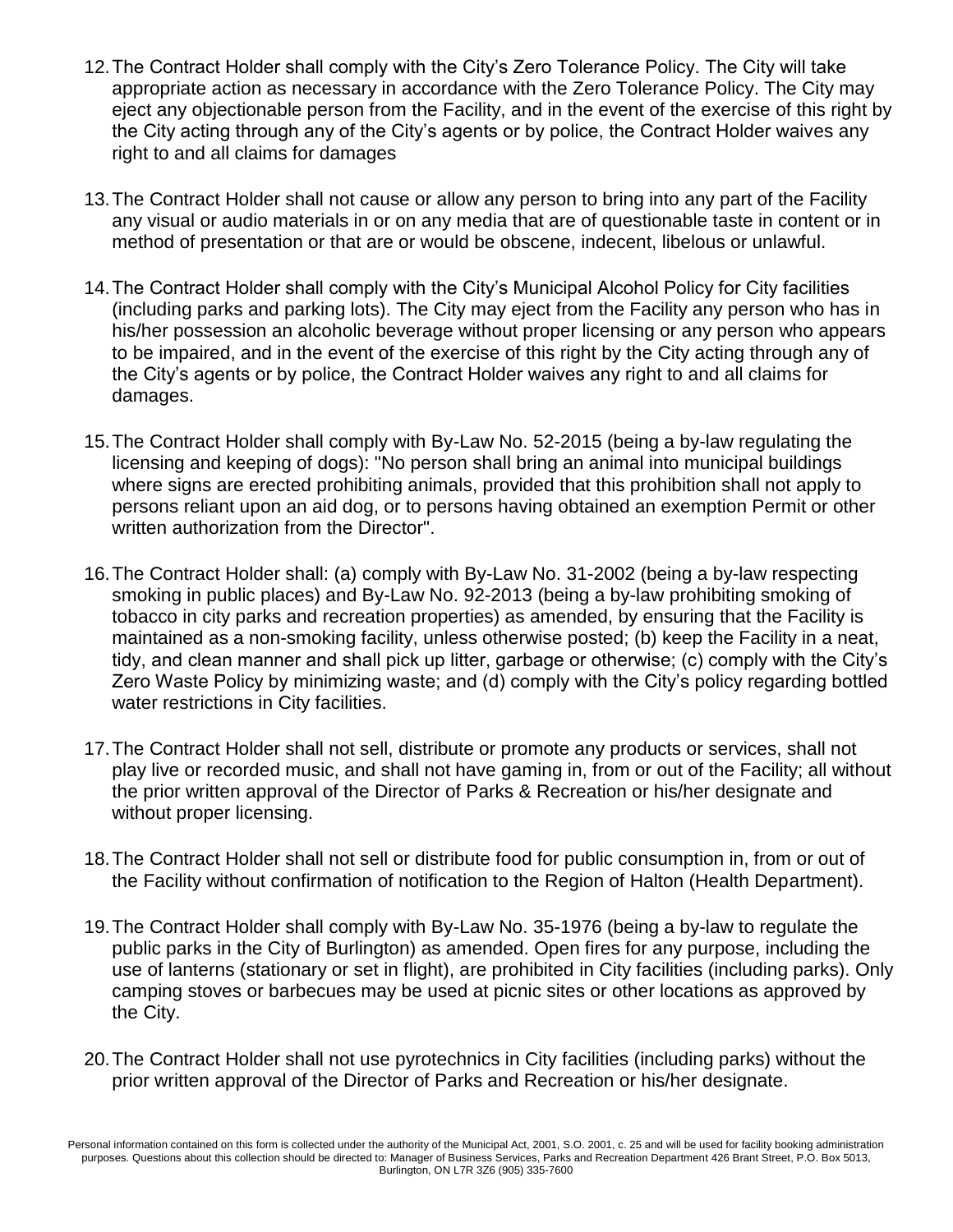- 21.The Contract Holder shall comply with and shall ensure that any person attending its activity complies with all parking by-laws. Motorized vehicles are restricted to parking lots only unless otherwise approved by the Director of Parks and Recreation or his/her designate. When parking areas are provided, the Contract Holder and any person attending its activity shall use these designated parking areas.
- 22.The Contract Holder shall not cause or allow any person to bring into any part of the Facility any sound systems without the prior written approval of the Director of Parks and Recreation or his/her designate.
- 23.The Contract Holder shall not cause or allow any overloading of the floors, walls or any other part of the Facility or the bringing into any part of the Facility any goods, equipment or articles that by reason of their weight, use or size might damage or endanger the Facility or any part thereof.
- 24.The Contract Holder shall do nothing in, from or out of the Facility which will be or result in a nuisance.
- 25.The Contract Holder shall not make or erect any installations, alterations, modifications or additions in or to the Facility or any part thereof (including any wires, electrical appliances, plumbing fixtures, etc.) without the prior written approval of the Director of Parks and Recreation or his/her designate.
- 26.The Contract Holder shall be responsible for the evacuation of its employees, volunteers, members, coaches, participants, guests, and invitees. The Contract Holder shall, at all times, know the number of persons using the Facility. The Contract Holder shall adhere to room capacities which are posted at the Facility and shall ensure that emergency exits are free from obstructions at all times. The Contract Holder shall ensure that all of its employees, volunteers, members, coaches, participants, guests, and invitees are aware of and comply with these responsibilities and procedures.
- 27.The Contract Holder, upon the expiry or termination of this Contract or upon the request of the City, the Contract Holder shall remove from the Facility any and all privately-owned property and personal effects without delay unless prior arrangements have been made with the Director of Parks and Recreation or his/her designate. If such property has not been removed, then it will be deemed to have been abandoned and the City may sell such property by auction or private sale and may retain the proceeds.
- 28.If the Contract Holder is affiliated with, associated with or a member of a governing body which is recognized by the City, then the Contract Holder will comply with all of the rules, regulations, policies, and directives of the governing body and will ensure that its directors, officers, employees, volunteers, members, coaches, participants, guests, and invitees comply with them as well while using the Facility on the Date(s) and during the Time(s) specified on the Contract. The City may cancel or terminate this Contract if the Contract Holder is no longer in good standing with that governing body.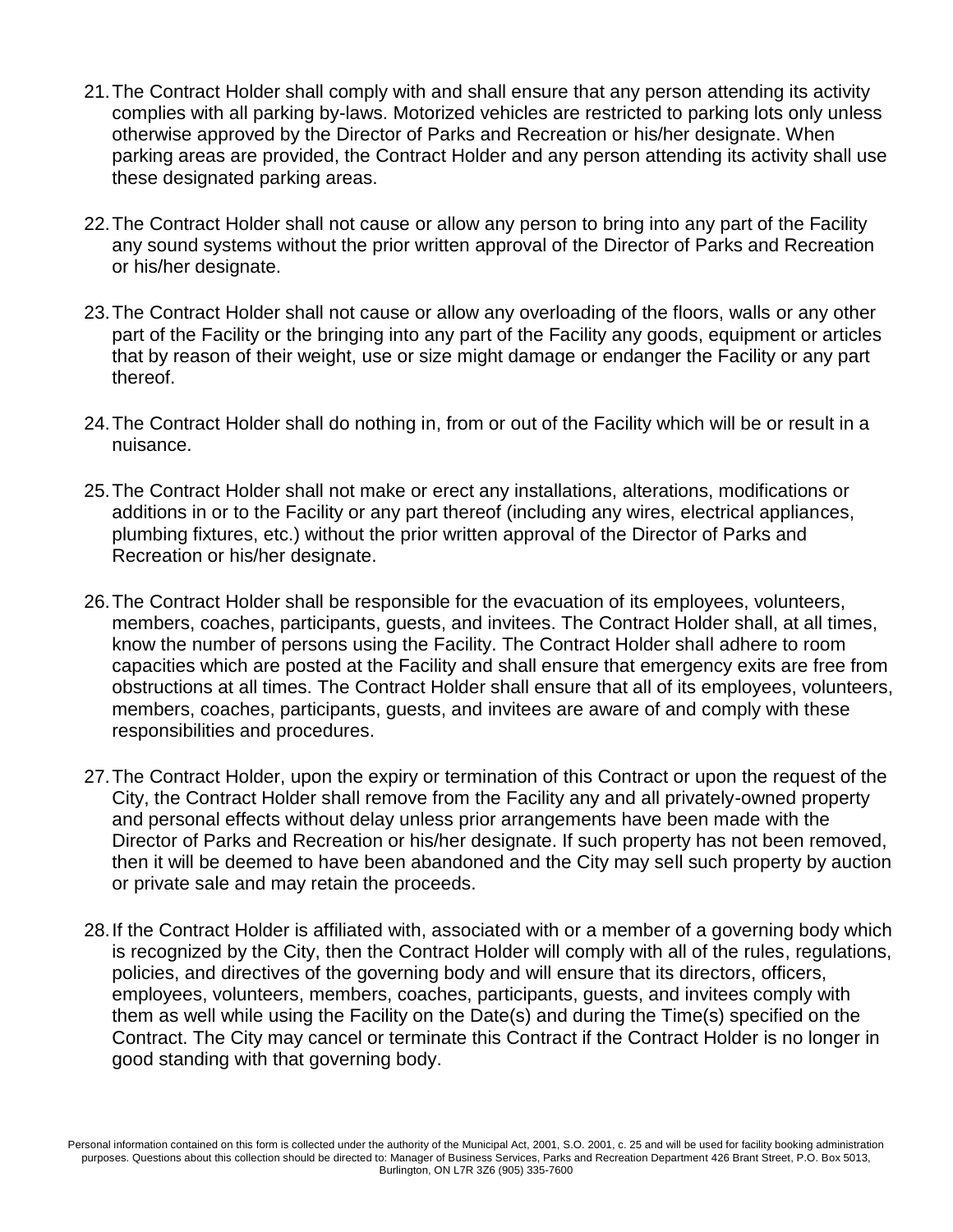- 29.The Contract Holder shall comply with and shall ensure that any person attending its activity complies with: (a) federal and provincial laws and regulations; (b) municipal by-laws, policies, and procedures; (c) the fire plan for the Facility; (d) all rules and regulations promulgated by the City from time to time with respect to the Facility; and (e) any orders or directives of the Director of Parks and Recreation or his/her designate. Copies of municipal by-laws, policies, procedures, fire plan, rules, and regulations may be viewed or obtained at the Parks and Recreation Department or on the City's website (burlington.ca).
- 30.The Contract Holder shall comply with any terms and conditions of Halton District School Board or of Halton Catholic District School Board for the use of school facilities. In the event of a conflict between this Contract and the terms and conditions of HDSB or of HCDSB, this Contract will prevail over the terms and conditions of HDSB or of HCDSB to the extent of such conflict.
- 31.The City or its agents, during extreme weather conditions (as determined by the City), may enter, use and occupy the Facility in order to support the City's response plan. No claim for compensation or reimbursement will be made by the Contract Holder by reason of inconvenience, interruption or disruption arising from such entrance, use or occupancy.
- 32.The City may access the Facility that is being used by the Contract Holder for planned or unplanned maintenance, repair or inspection and in the case of an emergency (as determined by the City). No claim for compensation or reimbursement will be made by the Contract Holder by reason of inconvenience, interruption or disruption arising from such access. If the Contract Holder is not present to permit entry into the Facility and entry is necessary in the case of an emergency (as determined by the City), then the City may enter the Facility without the City being liable to the Contract Holder.

#### **Indemnity and Insurance**

- 33.The Contract Holder shall indemnify and hold harmless each of the City and its elected officials, officers, employees, and agents from and against any and all claims, actions, demands, damages, losses, liabilities, and expenses arising out of or as a result of: (a) any breach, violation or non-performance of the terms and conditions on the part of the Permit Holder set out in this Permit; (b) any damage to City property occasioned by the use of the Facility by the Contract Holder or its employees, volunteers, members, coaches, participants, guests, and invitees; (c) any injury to, illness of or death of any person or any damage to property or other losses arising from or resulting from the use of the Facility by the Contract Holder or its employees, volunteers, members, coaches, participants, guests, and invitees; (d) any act or omission (including theft, malfeasance or negligence) on the part of the Contract Holder or its employees, volunteers, members, coaches, participants, guests, and invitees; or (e) any breach of any intellectual property rights arising from or resulting from the use of the Facility.
- 34.The Contract Holder agrees to use the Facility at its sole risk. The Contract Holder agrees that the City, regardless of negligence or alleged negligence on the part of the City, shall not be liable for and hereby releases, remises, and forever discharges each of the City and its elected officials, officers, employees, and agents from: (a) any and all claims, actions, causes of action, damages, demands for damages, and other liabilities for or related to: (i) any injury to,